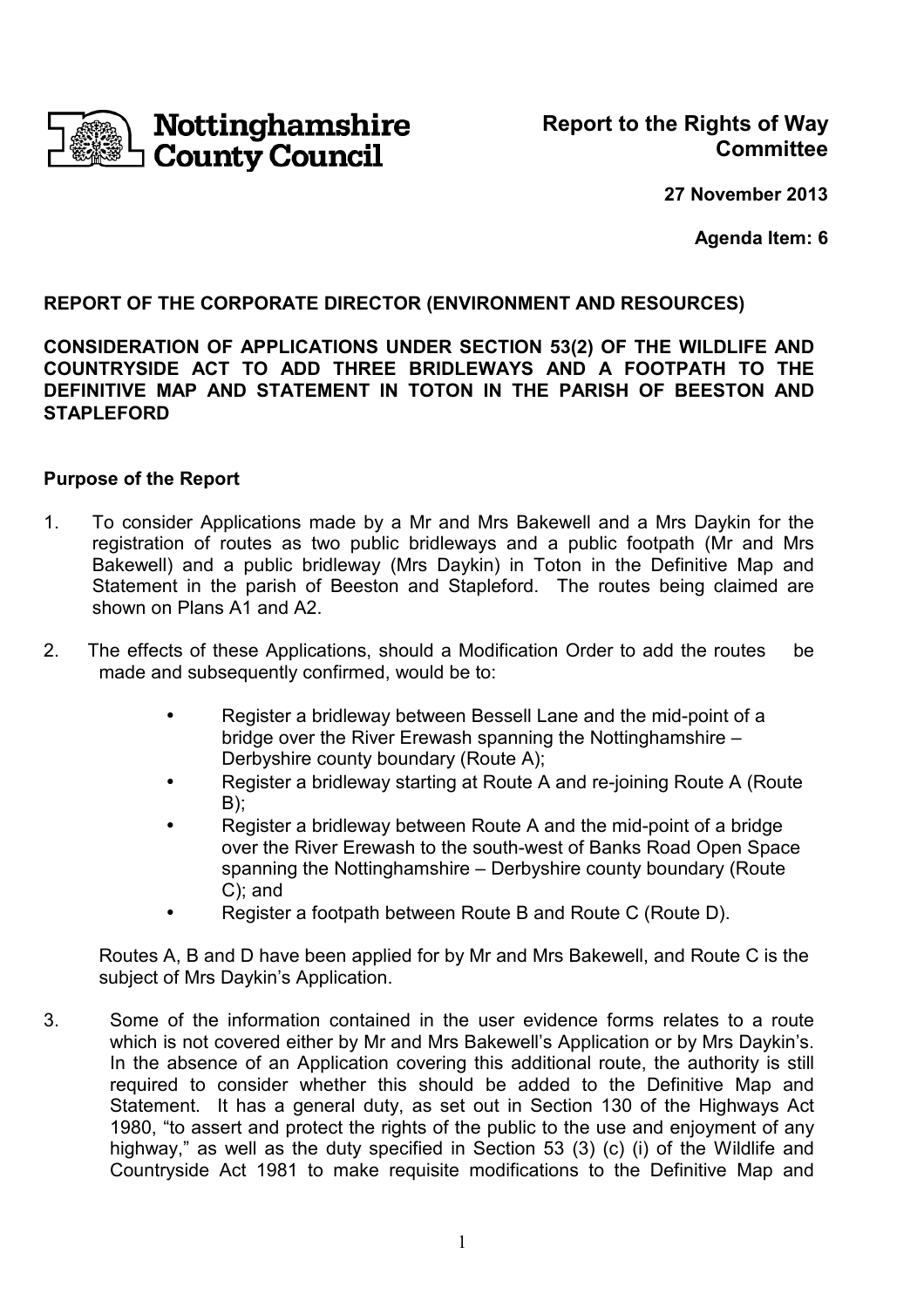Statement in consequence of the discovery of evidence which shows that a right of way subsists or is reasonably alleged to subsist. It must therefore determine whether the evidence relating to this additional path shows that a right of way exists over the route in question on the balance of probabilities or can reasonably be alleged to exist. If a Modification Order to add this route was made and confirmed, the effect would be to:

• Register a public right of way between Route A and Route D (Route E).

# **Legal Background**

- 4. The Applications are made under the provisions of the Wildlife and Countryside Act 1981. Subsection (5) of Section 53 of the Act allows any person to apply to the authority for an order under subsection (2) of the Act, which will make such modifications to the Definitive Map and Statement as appear to the authority to be requisite in consequence of the occurrence of one or more events falling within paragraph (b) or (c) of subsection (3) of the Act. In this case, the relevant event is the expiration of a period such that the enjoyment by the public of the way during that period raises a presumption that the way has been dedicated as a public path.
- 5. The evidence in this case relates to the text in Section 31 of the Highways Act 1980, which states that "where a way over any land, other than a way of such a character that use of it by the public could not give rise at common law to any presumption of dedication, has been actually enjoyed by the public as of right and without interruption for a full period of 20 years, the way is to be deemed to have been dedicated as a highway unless there is sufficient evidence that there was no intention during that period to dedicate it. The period of 20 years referred to... is to be calculated retrospectively from the date when the right of the public to use the way is brought into question."
- 6. In order to accept a right of way claim on the basis of user evidence forms submitted by the public, it is not necessary to be able to show that the claimed right exists beyond all reasonable doubt. The tests to be applied are commonly known within the rights of way profession as 'Test A' and 'Test B.' In 'Test A,' the question to be answered is whether the right of way exists on the balance of probabilities. There must be clear evidence of public rights, with no credible evidence to the contrary. In 'Test B,' the question is merely whether it is reasonable to allege that a right of way exists. It there is a conflict of evidence, but no incontrovertible evidence that a right of way cannot be reasonably alleged to exist, 'Test B' is satisfied, the right of way is reasonably alleged to exist, and the claim should therefore be accepted.
- 7. Some of the information contained in the user evidence forms relates to a route which is not covered either by Mr and Mrs Bakewell's Application or by Mrs Daykin's. In the absence of an Application covering this additional route, the authority is still required to consider whether this should be added to the Definitive Map and Statement. It has a general duty, as set out in Section 130 of the Highways Act 1980, "to assert and protect the rights of the public to the use and enjoyment of any highway," and must therefore determine whether the evidence relating to this additional path shows that a right of way exists over the route in question on the balance of probabilities or can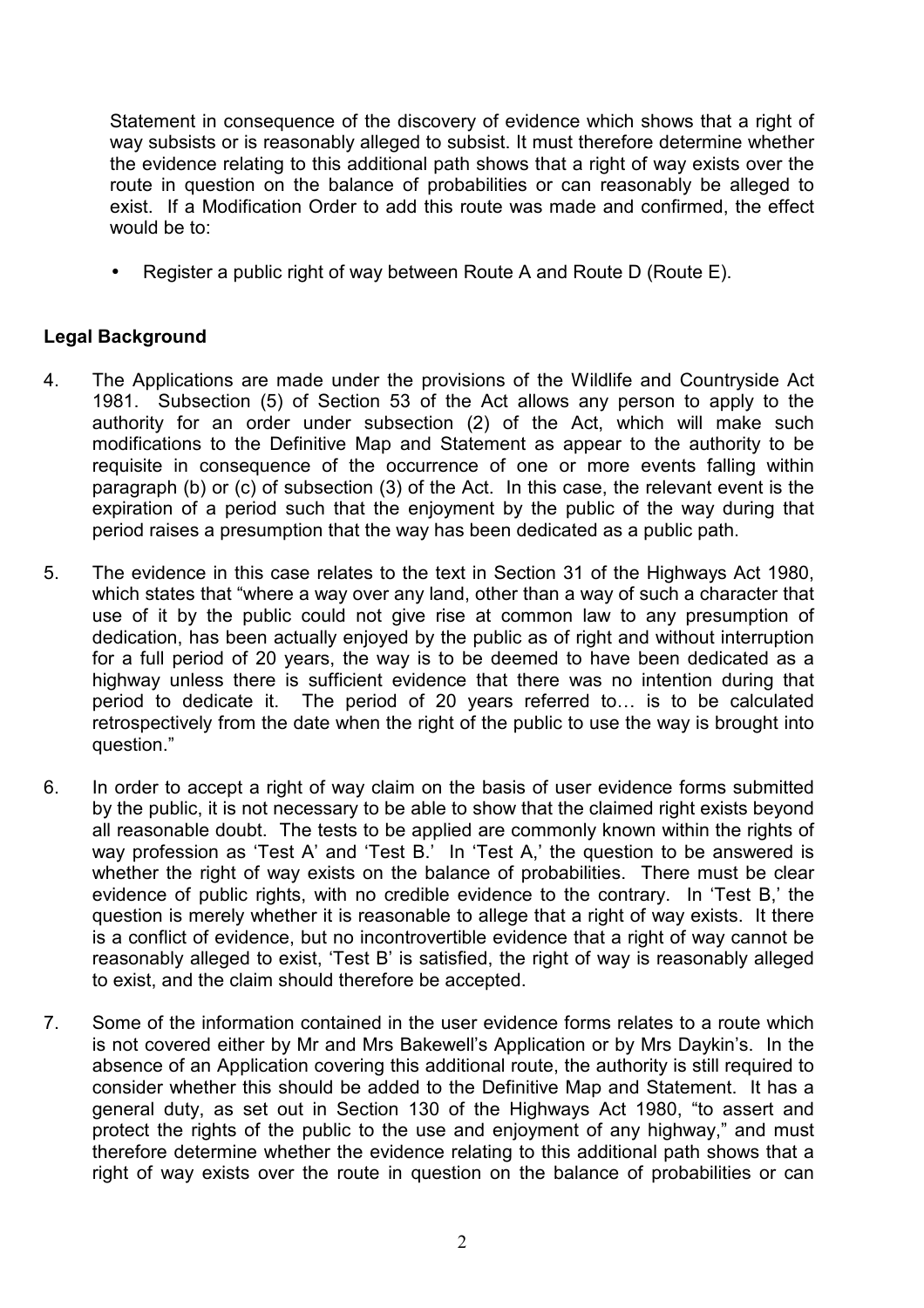reasonably be alleged to exist. If a Modification Order to add this route was made and confirmed, the effect would be to:

• Register a public right of way between Route A and Route D (Route E)

### **The Current Situation**

8. The claimed routes cross land at Toton Sidings and Banks Road Open Space. The owner of the Toton Sidings site is currently pursuing development proposals through Broxtowe Borough Council's Local Plan process, and the site is also being considered as part of the proposals for High Speed 2 Rail. Banks Road Open Space is owned and managed by Broxtowe Borough Council.

### **The Applications**

- 9. The Applications are supported by Public Rights of Way User Evidence Forms as follows:
	- Route A Three users on horseback, eleven with bicycles, and six on foot.
	- Route B One user on horseback, four with bicycles, and nine on foot.
	- Route C Two users on horseback, twenty-one with bicycles, and thirty-four on foot.
	- Route D Two users on horseback, sixteen with bicycles, and nineteen on foot.

 In addition, for Route E there are two users on horseback, nine with bicycles, and fourteen on foot.

### **Documentary Sources**

10. The available documentary evidence for Toton has been examined at the Nottinghamshire Archives, and nothing was discovered regarding the possible existence of public rights over the routes in question.

# **Aerial Photographs**

11. Aerial photographs from 1984, 1992 and 1996 were examined for evidence of wear lines along the claimed routes and of physical features pertinent to the claims. Although no clear evidence can be discerned from the 1984 photographs, the 1992 and 1996 photographs show clear wear lines and tracks between lines of trees corresponding to various sections of the claimed paths.

### **Consideration of User Evidence**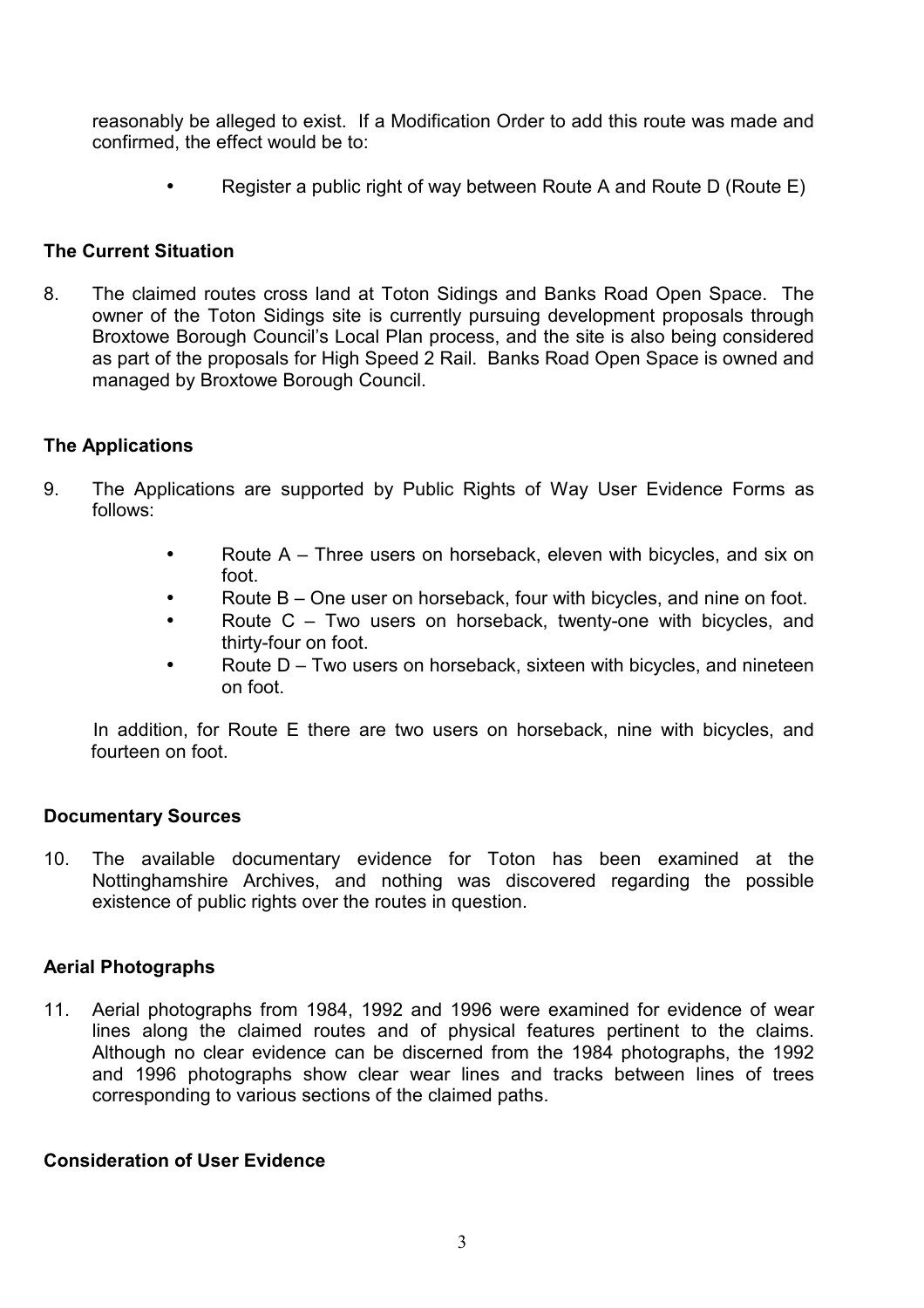- 12. The information contained in the User Evidence Forms relates to the presumed dedications of highways based on uninterrupted use as of right over a full twenty year period. This period has to be calculated retrospectively from the date when the right of the public to use the routes was brought into question, by some means sufficient to show to the public that their right to use the routes was being challenged.
- 13. The date of challenge in this case is October 2009 when the gate at the southern end of Bessell Lane was locked. Although this act did not prevent access to the routes under consideration, it was a clear indication to the public that their use of the routes was being challenged.
- 14. The User Evidence Forms suggest use of the Routes A to E by the public for over twenty years prior to the challenge date. In order for this evidence to be valid, it must be demonstrated, in accordance with Jones v Bates (1938), that use was as of right and was not exercised by 'compulsion, secrecy or licence.' The User Evidence Forms do not indicate that any force was involved in the exercise of the claimed right of way, or that use of the paths was secretive in any way. There is no indication in any of the Forms of anyone asking for, or being given, permission to use any of the routes.
- 15. It also has to be considered whether there is sufficient evidence of the landowner's intention not to dedicate rights of way during the twenty year period prior to the challenge date. The land adjoining Toton Sidings was owned during the relevant period by Rail Property Ltd, a subsidiary of the British Railways Board, later renamed as BRB (Residuary) Ltd. Banks Road Open Space was owned during the relevant period by Broxtowe Borough Council.
- 16. The earliest correspondence on file from Rail Property Ltd. dated 22 March 2000 stated that there was a gate at the Bessell Lane entrance to the site, but gave no indication that it was locked, and that "There are signs erected indicating that this is private land." A later letter dated 1 November 2000 states the Bessell Lane gate is secured with a lock "to prevent unauthorised access," and an 'appropriate sign' attached "to deter trespassers." It also states that "attempts to secure the eastern boundary of the site have been met with limited success," and that "it is proposed to install warning signs at other locations along the eastern boundary to advise members of the public that there are no dedicated rights of way over the site."
- 17. The information provided by Rail Property Ltd. should not be regarded as providing sufficient evidence of their intention not to dedicate any highways over the site in question. There is a lack of consistency in relation to the presence of a lock on the Bessell Lane gate, and the failure to specify the wording of the sign on the gate means that it cannot be concluded that it conveyed a clear message to the public that there were no rights of access for the public over the site. The Evidence Forms make no reference to the Bessell Lane gate being locked prior to October 2009, do not support the suggestion that the eastern boundary was fenced off in some way and give no indication that any "warning signs" were erected anywhere along this boundary.
- 18. There is no evidence of any notices being in position during the relevant period on the Rail Property Ltd. site indicating a lack of intention to dedicate any highways. There is also no evidence of any fences or other structures at any point along the claimed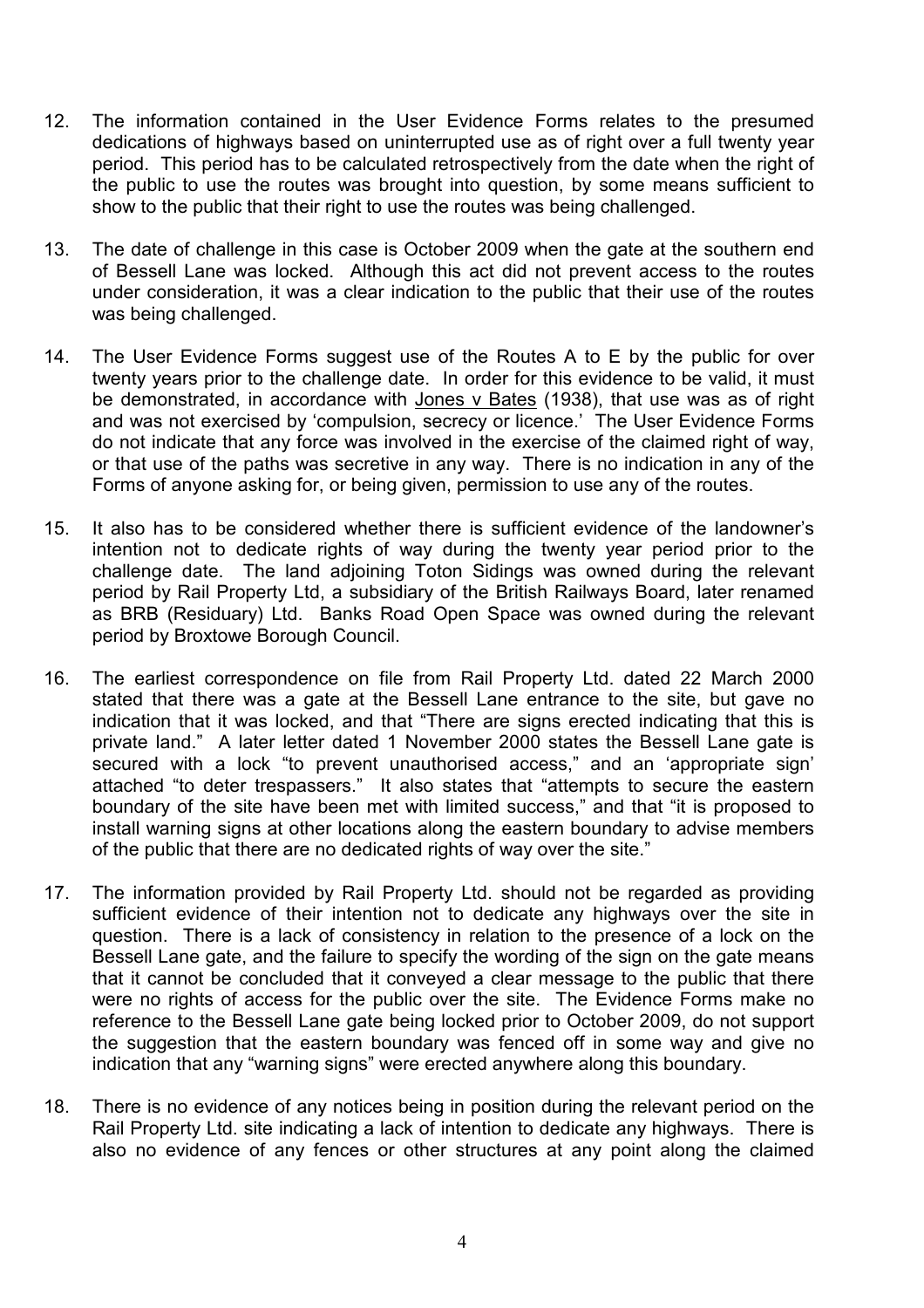routes, and no references to challenges of any kind by anyone acting on behalf of Rail Property Ltd.

- 19. No Statutory Declaration was received by the County Council from Rail Property Ltd. during the relevant period to indicate their lack of intention to dedicate public rights of way over the routes in question.
- 20. No evidence has been provided by Broxtowe Borough Council to indicate a lack of intention to dedicate any public rights of way over Banks Road Open Space.

### **Responses to Consultations**

- 21. Letters were sent out to the standard list of consultees, including Broxtowe Borough Council and the local member, advising them of the claims and inviting comments. No objections were received to any of the proposed routes. Broxtowe Borough Council stated that they were supportive of the creation of bridleways in this area. They regarded the routes as "very popular" and particularly welcomed "the link down to Bessell Lane."
- 22. Barton Willmore have objected on behalf of the current owners of the Toton Sidings site, a Mr and Mrs Sahota. The grounds of objections are:
	- The site has "notable tree cover" which has prevented the establishment of footpaths and bridleways on the site;
	- There is a lack of documentary evidence which could confirm the use of the land;
	- The user evidence lacks validity and credibility and is "unverified" and "anecdotal," and also "contradictory and inaccurate;"
	- The routes referred to in the Evidence Forms do not match those identified in the Applications;
	- The variety of routes highlighted in the Forms means that there is not "an identified route" which should be considered by the County Council;
	- Only five Forms out of the sixty-nine submitted reflect the routes that have been applied for;
	- Many Forms refer to the footpath Application as a bridleway, and viceversa.

# **Conclusion**

- 23. In order to proceed to the making of a Modification Order for any of the routes in question, it is necessary to satisfy either 'Test A' or 'Test B,' as described above. By considering all of the information relating to Routes A to E, it is apparent that there is a conflict of credible evidence, for example, with regards to the sufficiency or otherwise of the actions undertaken by Rail Property Ltd. to indicate they had no intention to dedicate any highways across their site.
- 24. With regards to the objection from Barton Willmore, there is a credible response to all of the points they have made in attempting to dismiss the user evidence. The site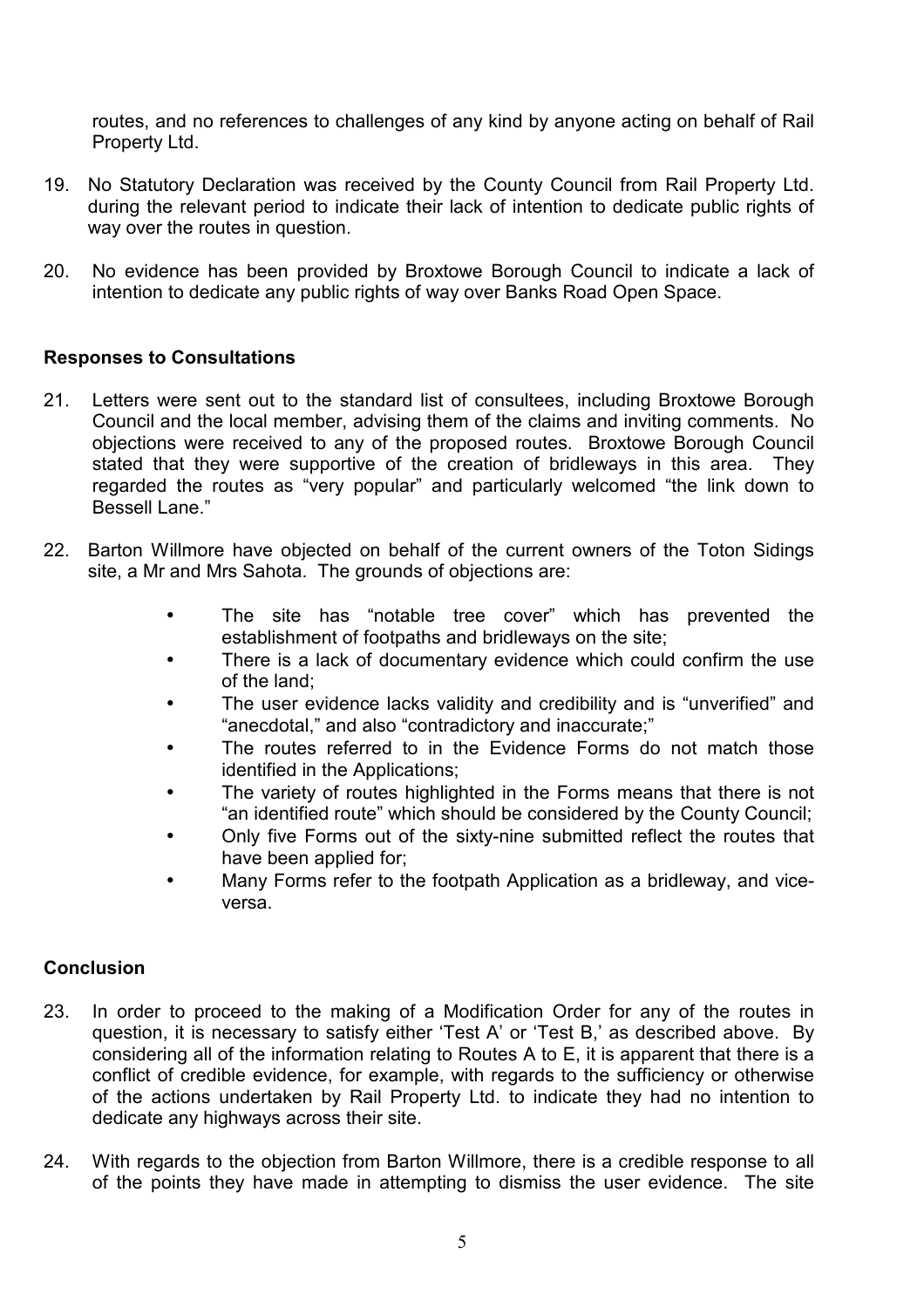does not in fact have "notable tree cover," as the trees which used to grow on the site were cut down by their clients shortly after their purchase of the property. When the trees were still there, they clearly defined at least two of the claimed routes, which still run on ash or similar material between the areas where the trees used to be. Far from preventing the establishment of footpaths or bridleways on the site, the trees made it obvious where the paths ran.

25. Barton Willmore also attach significance to the lack of documentary evidence, but the lack of such evidence is not unusual for claims based on public users and does not undermine the weight to be attached to the User Evidence Forms. They also allege that there is no "identified route" which the County Council is capable of considering, despite the fact that four routes are clearly identified on Mr and Mrs Bakewell's and Mrs Daykin's Applications, and that the user evidence lacks any credibility because of the variety of routes shown on the maps attached to the Evidence Forms, the approximate lengths of time given for using a particular path, and the fact that many Forms refer to a path having a different status to that specified in the Applications. Given the number of routes in contention and the length of time over which public use is claimed, it is to be expected that the Evidence Forms may lack precision at certain points and may not be 100% consistent with each other. The fact that they can refer to a footpath application as a bridleway is equally insignificant, as an individual path user can understandably regard that path as a bridleway if they see horse riders using it, but have only used it themselves on foot. In the absence of compelling evidence to the contrary, the User Evidence Forms should be regarded as credible testimony of public use of the routes in question, and Barton Willmore's objection should not be regarded as providing incontrovertible evidence that rights of way cannot be reasonably alleged to exist. It is also significant that Barton Willmore have not provided any evidence to suggest that any of the ways in question are "of such a character that use of it by the public could not give rise at common law to any presumption of dedication." Unless specified otherwise below, 'Test B' is therefore satisfied for each of the routes A to E, as there is a conflict of evidence, but no incontrovertible evidence that rights of way cannot be reasonably alleged to exist, and so the rights in question can be reasonably alleged to exist and should be the subject of a Modification Order to add them to the Definitive Map and Statement.

# **Route A**

26. The evidence indicates use by twenty members of the public (six on foot, eleven by bicycle and three on horseback), usually on a weekly basis, over the relevant period. Most of the use was by people on bicycles, and in accordance with the judgement in Whitworth & others v Secretary of State for Environment, Food and Rural Affairs (2010), this supports the presumption of a dedication by the landowner of the 'least burdensome' status of highway, which would be bridleway rather than Restricted Byway.

# **Route B**

27. The evidence indicates use by fourteen members of the public (nine on foot, four by bicycle and one on horseback), usually on a weekly basis, over the relevant period. The combination of use on horseback, on bicycle and on foot is sufficient to raise the presumption of a dedication by the landowner of a public bridleway.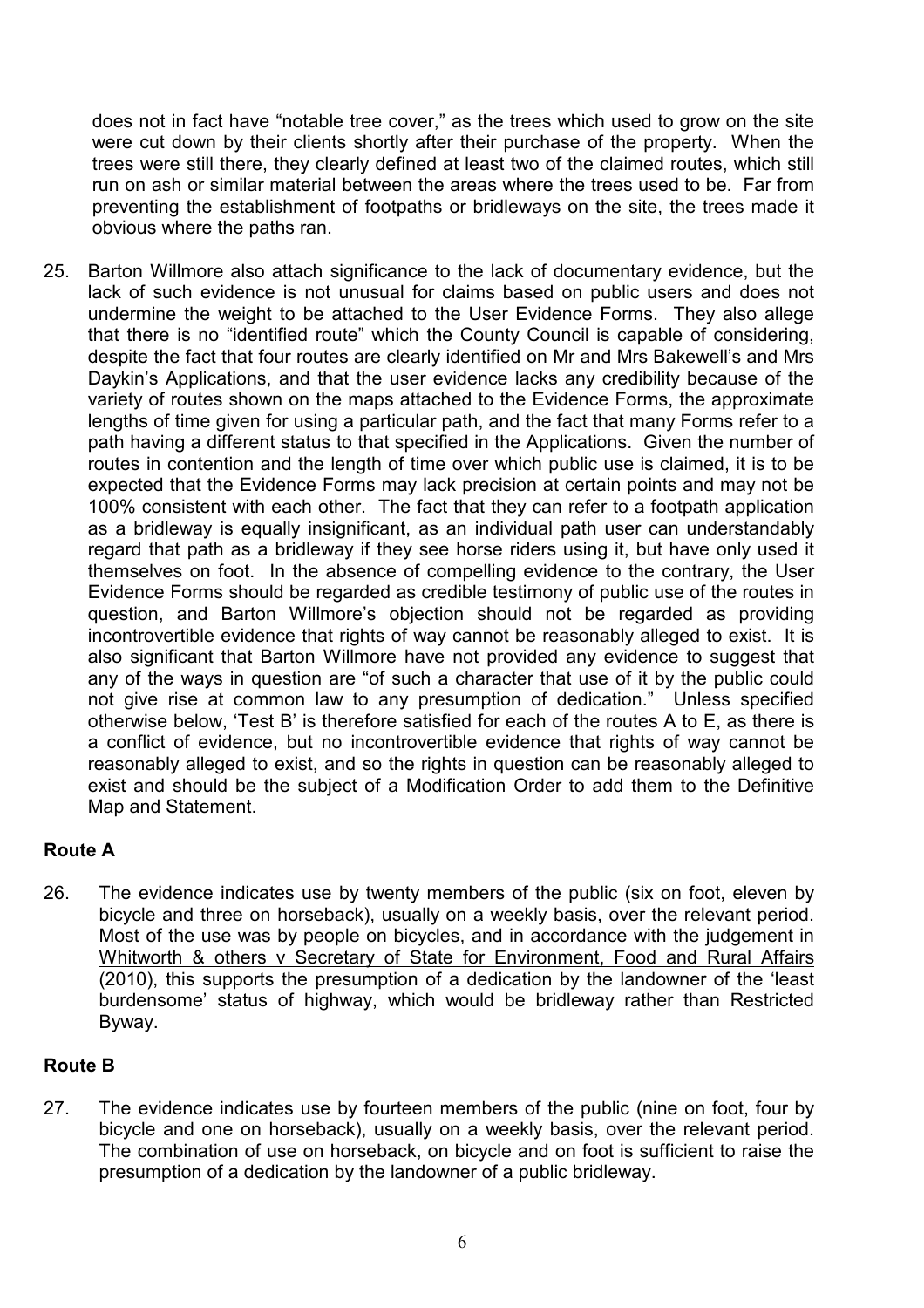# **Route C**

- 28. The Application for Route C was not properly completed as Notices of Application were not served on the affected landowners. The user evidence submitted in support of the Application must still be assessed, however, in order to determine whether the route, or part of it, should be incorporated in a Modification Order.
- 29. The first section of the route runs from the junction with Route A up and over an embankment to the junction with Route D. The evidence indicates use by fifty-three members of the public (thirty-two on foot, nineteen by bicycle and two on horseback), often weekly or several times a week, over the relevant period. The level of use by people on bicycles supports the presumption of a dedication by the landowner of a public bridleway.
- 30. The second section of the route runs from the first section to the junction with Beeston and Stapleford Footpath No. 17. The evidence indicates no use by horse riders, inconsistencies between the evidence forms and the aerial photographs regarding the likely level of cycle use, and use by seventeen people on foot over the relevant period. This supports a presumption of a dedication by the landowner of a public footpath.
- 31. The third and final section of the route initially runs along part of Beeston and Stapleford Footpath No. 17. It continues over what is now Banks road Open Space, before rejoining Footpath No. 17 and continuing to a bridge over the River Erewash. Analysis of the aerial photographs indicates that the majority of this section did not physically exist on the claimed line until 1993 at the earliest, and therefore it appears that the whole of the claimed route was not used for the required minimum of twenty years. A claim would still be possible under common law, but this would require a much higher level of use than is indicated by the evidence forms. There is no evidence of horse use, only one user of the whole of the final section on bicycle, and only five users on foot. As the evidence appears to show that no higher rights exist over the relevant parts of Beeston and Stapleford Footpath No. 17, it should not be modified and should remain as a public footpath.

### **Route D**

- 32. The first section of the route runs between Route B and the junction with Route E. The evidence indicates use by eleven members of the public (five on foot, six by bicycle), usually weekly or several times a week, during the relevant period. Although there is no evidence of use on horseback, the combination of use on foot and with bicycles is sufficient to raise the presumption of a dedication by the landowner of a public bridleway.
- 33. The second section of the route runs between the junction with Route E and the junction with Route C. The evidence indicates use by thirty-six members of the public (nineteen on foot, fifteen by bicycle and two on horseback), usually weekly or several times a week, during the relevant period. The combination of use on foot, on horseback and with bicycles is sufficient to raise the presumption of dedication by the landowner of a public bridleway.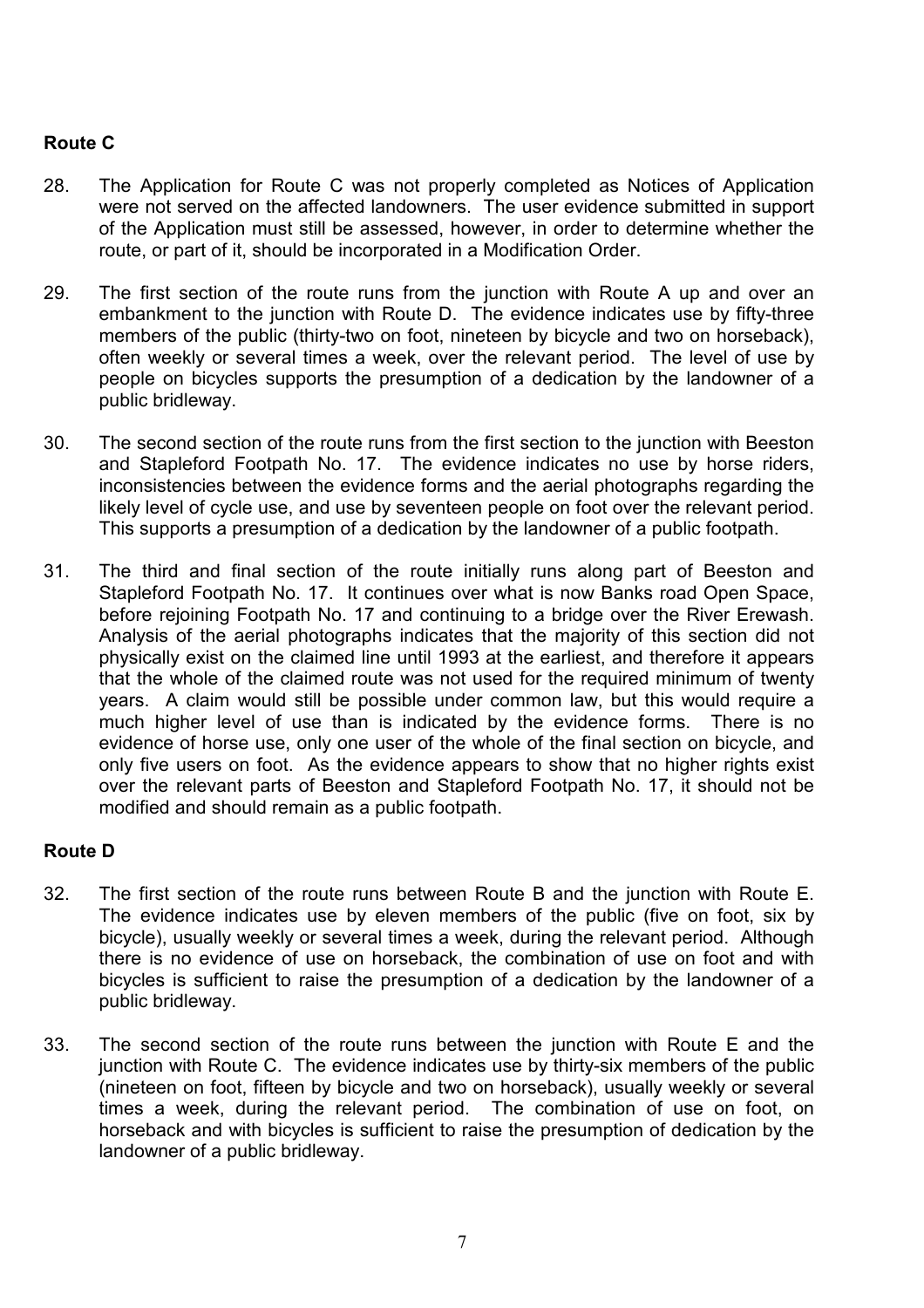# **Route E**

34. The evidence indicates use by twenty-five members of the public (thirteen on foot, ten by bicycle and two on horseback), in over half of the cases weekly or several times per week, during the relevant period. The combination of use on foot, on horseback and with bicycles is sufficient to raise the presumption of a dedication by the landowner of a public bridleway.

## **Statutory and Policy Implications**

35. This report has been compiled after consideration of implications in respect of crime and disorder, finance, human resources, human rights, the NHS Constitution (Public Health only), the public sector equality duty, safeguarding of children and vulnerable adults, service users, sustainability and the environment and ways of working and where such implications are material they are described below. Appropriate consultation has been undertaken and advice sought on these issues as required.

### **RECOMMENDATIONS**

### **Route A**

36. It is RECOMMENDED that the Committee accepts the claim for Route A and authorises the making of a Modification Order to register it as a public bridleway, as for the reasons set out above, the evidence demonstrates that public bridleway rights are reasonably alleged to exist.

### **Route B**

37. It is RECOMMENDED that the Committee accepts the claim for Route B and authorises the making of a Modification Order to register it as a public bridleway, as for the reasons set out above, the evidence demonstrates that public bridleway rights are reasonably alleged to exist.

### **Route C**

- 38. It is RECOMMENDED that the Application for Route C is turned down as the correct procedures have not been followed, but that Committee authorises the making of a Modification Order to register the first section of the claim (as shown on Plan A(2)) as a public bridleway and the second section as a public footpath, as for the reasons set out above, the evidence demonstrates that public bridleway rights and public footpath rights respectively are reasonably alleged to exist.
- 39. It is RECOMMENDED that the Committee does not authorise the making of a Modification Order to register the third section of the Application as a public bridleway, as for the reasons set out above, the evidence does not demonstrate that public bridleway rights are reasonably alleged to exist either as of right or at common law.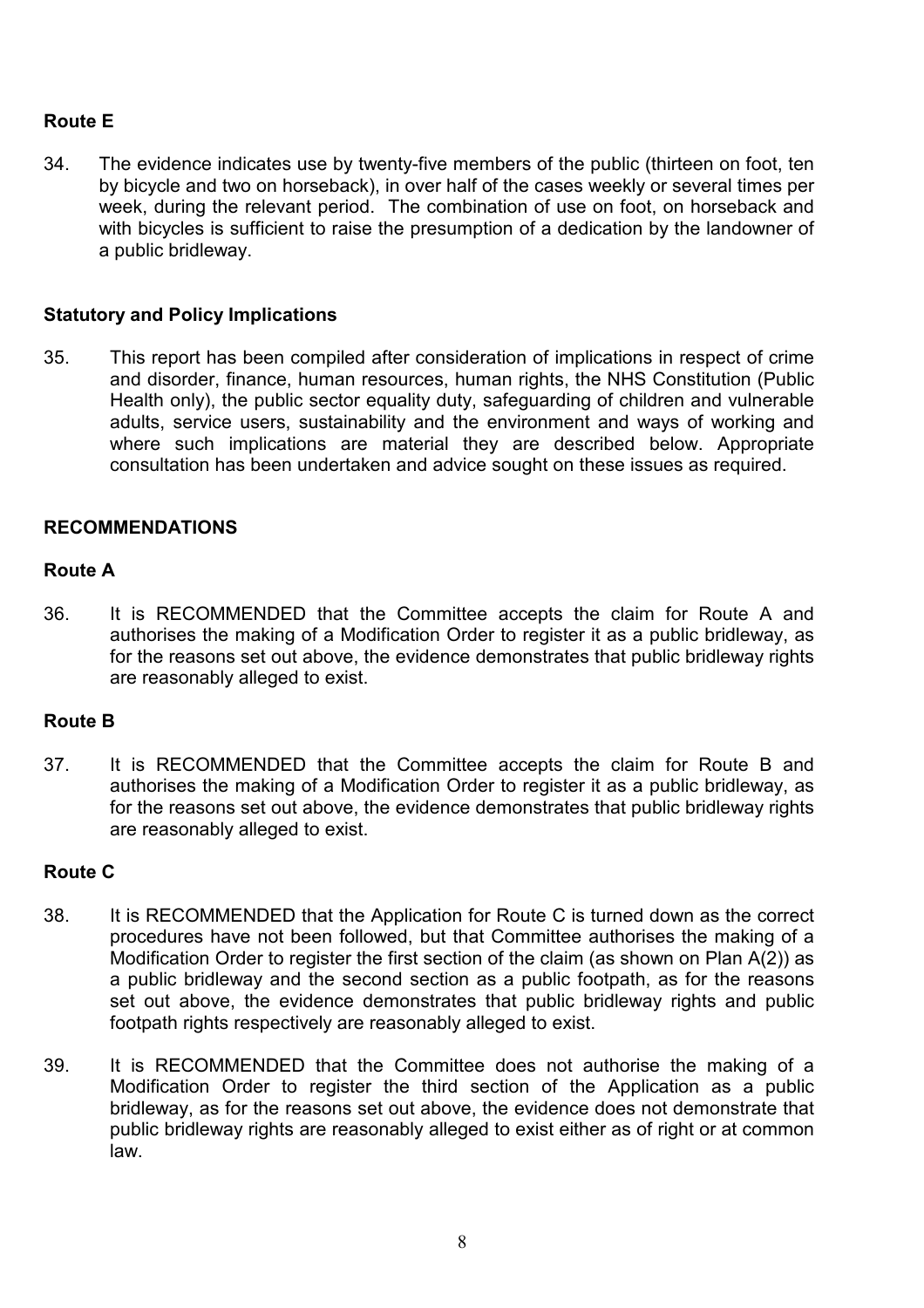### **Route D**

40. It is RECOMMENDED that the Committee accepts the claim for Route D but authorises the making of a Modification Order to register it as a public bridleway rather than a public footpath, as for the reasons set out above, the evidence demonstrates that public bridleway rights are reasonably alleged to exist.

### **Route E**

41. It is RECOMMENDED that the Committee authorises the making of a Modification Order to register Route E as a public bridleway, as for the reasons set out above, the evidence demonstrates that public bridleway rights are reasonably alleged to exist.

# **TIM GREGORY Corporate Director of Environment and Resources**

### **Comments of the Service Director – Finance [SEM 30/08/13]**

There are no specific financial implications arising directly from this report.

# **Legal Services' Comments [SLB 04/09/2013]**

Rights of Way Committee is the appropriate body to consider the content of this report.

### **Background Papers Available for Inspection**

Except for previously published documents, which will be available elsewhere, the documents listed here will be available for inspection in accordance with Section 100 D of the Local Government Act 1972.

Rights of way claims at Toton – case file.

### **Electoral Division(s) and Member(s) Affected**

Chilwell and Toton Councillors Dr John Doddy and Richard Jackson

Report Author / Case Officer **TIM HART**  Tel: 0115 9774395

ROW 99 12.8.13